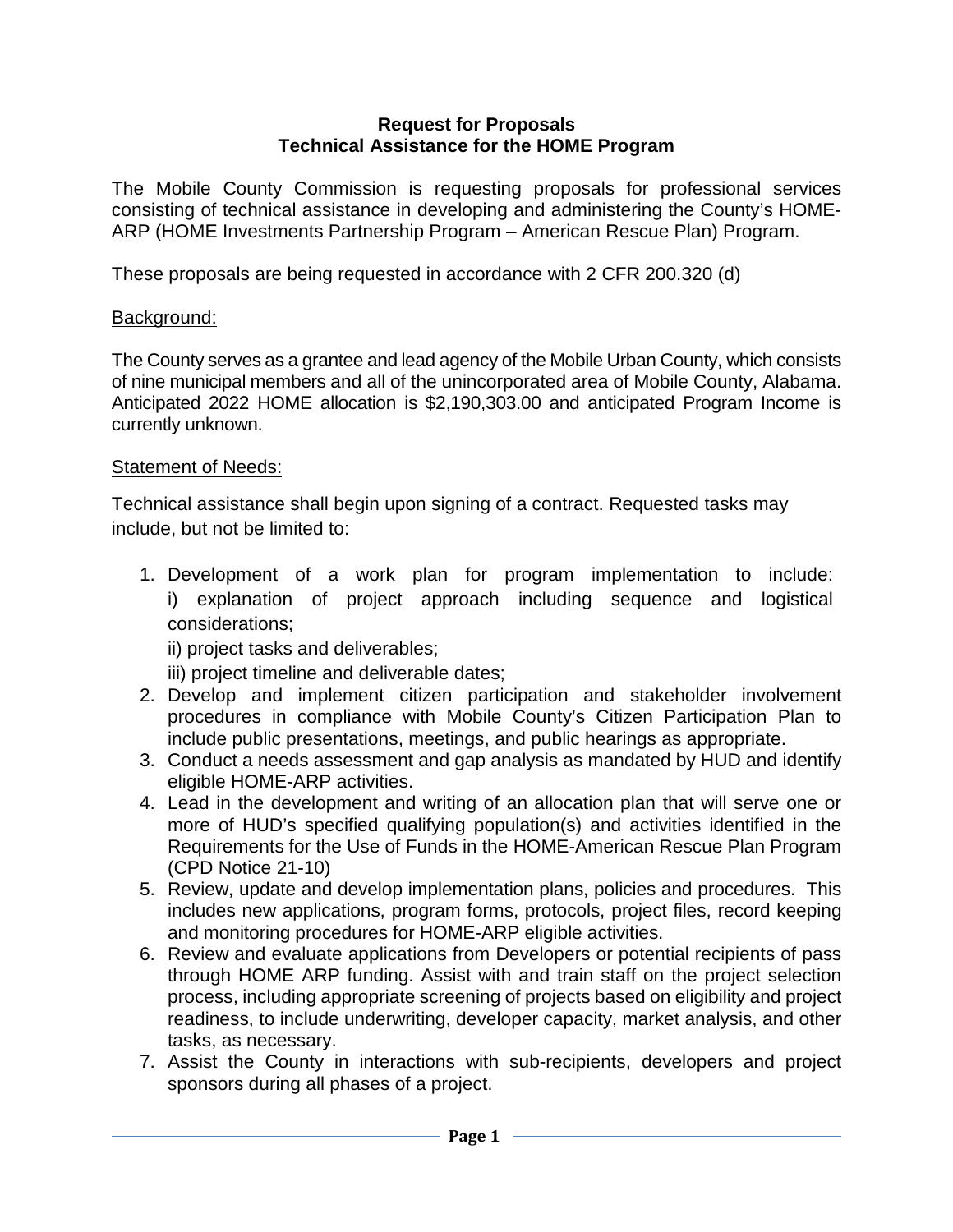- 8. Assist with preparation of new and amendments to loan agreements and security documents to ensure compliance with HOME-ARP rules.
- 9. Assist staff in developing forms, protocols, and reports required from all recipients of pass through funding or other program stakeholders including sub-recipients, developers, managers, tenants and property owners in order to facilitate compliance with all program or project-related reporting and recordkeeping requirements, whether imposed by Federal, State or Local laws or rules. Provide training to staff on procedures to follow when reviewing such project-related documents.
- 10. Provide technical assistance and training to staff, as needed.
- 11. Perform other work tasks as necessary.

It is expected that the consultant will be available to work on site, as needed. The County currently has limited staff available to support the consultant and will rely on the personnel, experience and expertise of the consultant to ensure completion of tasks as requested by the County within the assigned time period.

### Proposal and Submission Requirements:

Proposals must be submitted via electronic mail by noon CST May 31<sup>st</sup>, 2022 to Nayyer Mahdi, Director of Grants Management at [Nayyer.Mahdi@mobilecountyal.gov](mailto:Nayyer.Mahdi@mobilecountyal.gov) with a copy to Gordon Bauer, Grants Administrator at [Gordon.Bauer@mobilecountyal.gov.](mailto:Gordon.Bauer@mobilecountyal.gov)

Proposals must contain sufficient information to enable the County to evaluate the evaluation criteria outlined herein, noting that written proposals must be limited to 10 pages (back and front). While support documentation may be included as attachments/exhibits, County review and evaluation will be based on the written proposal.

Out of state corporations shall provide a certificate of registration to transact business in the State of Alabama prior to signing of a contract with the County.

Out of state limited liability companies shall provide proof of registration to transact business in this state prior to signing of a contract with the County.

All proposals must include proof of enrollment in E-Verify and, if selected, will need to execute a certificate of compliance with the Beason-Hammon Alabama Taxpayer And Citizen Protection Act (Act 2011-535), as amended by Act 2012-491.

#### Proposal Format:

- 1. Title Page Show the RFP subject, the name of your firm, address, telephone number, name of contact person, email address, and date.
- 2. Profile
	- a. State whether the responder is national, regional, or local;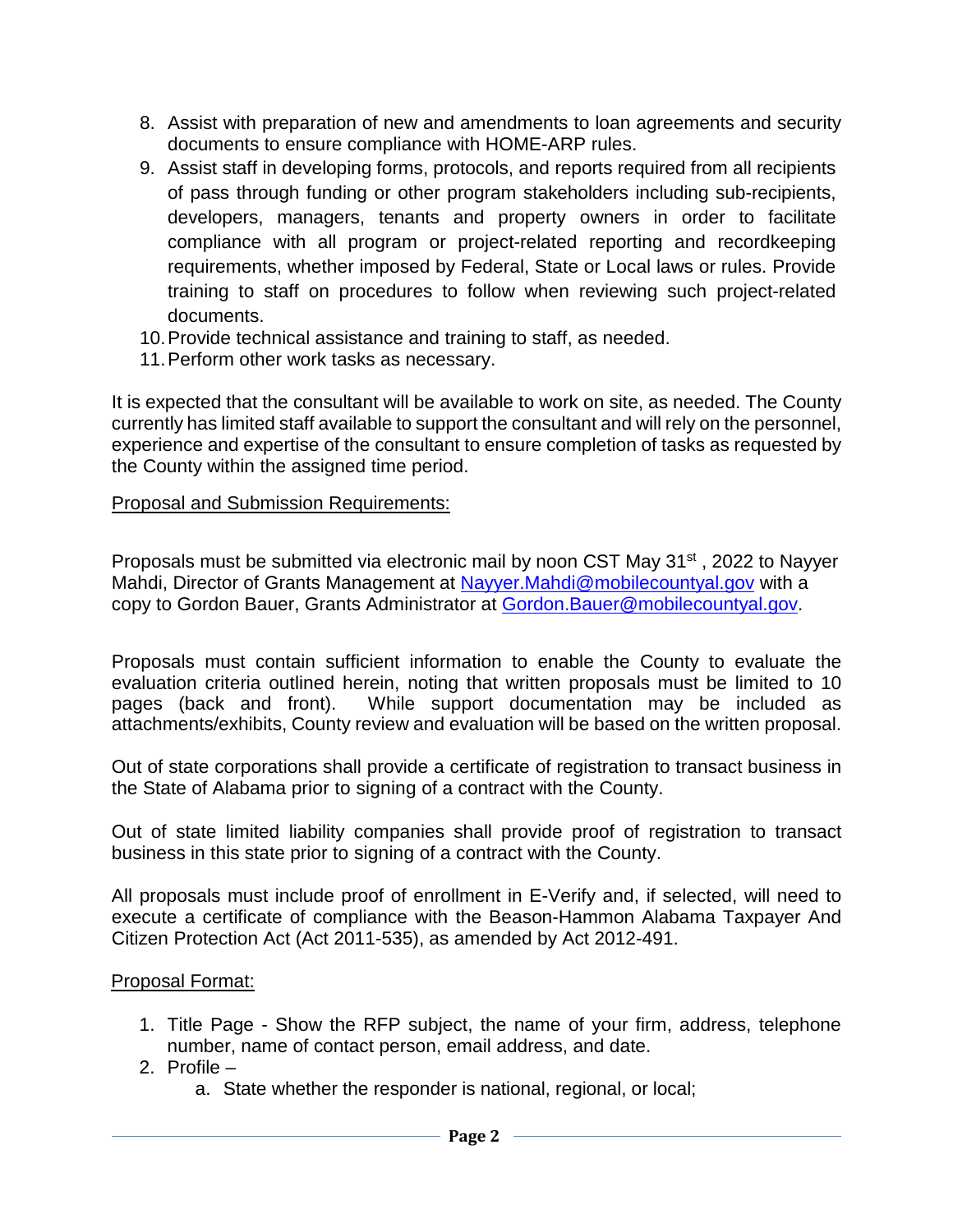- b. State the location of the office from which the services will be provided when not provided on-site;
- c. Describe the responder's experience in the provision of services described herein and the number of years engaged in this type of work. Provide a representative list of current and prior clients, including a contact person's name and telephone number, for whom such services have been provided
- 3. Summary of Qualifications Identify each person who will be involved in the provision of services described herein. Describe each person's qualifications, including relevant experience and education/training in HOME-ARP Program management or programs of a similar nature for participating jurisdictions.
- 4. Litigation State whether the responder has been involved in litigation within the last five years or if there is any pending litigation in any way arising out of the performance or delivery of services similar to those described herein. If so, provide a brief explanation of the issues involved and the outcome, if resolved.
- 5. Statement of Needs Please restate each requirement and discuss whether or not the responder can provide the described services, how the requirement will be met or the extent to which responder can meet the requirement.
- 6. Availability Provide a statement that responder is ready, willing and able to provide the services in accordance with this RFP and in accordance with respondent's proposal if selected.
- 7. MWBE Provide statement if Minority and/or Women Owned Business Enterprise.
- 8. Fees Provide detailed proposed fee structure.
- 9. Proof of E-verify enrollment to include copy of MOU for Employers with electronic verification by Department of Homeland Security.

## Evaluation Criteria:

Proposals should include sufficient information to allow for evaluation based on the following:

1. Experience and qualifications of the responder and individuals to be involved in the provision of services (20 points);

2. Availability and commitment of responder to provide the services immediately and expeditiously (10 points);

3. Responder's approach, plan of work, recommended schedules, and overall understanding of the County's needs (30 points);

4. Current and/or prior experience with successful implementation of HOME-ARP and/or other projects/programs of a similar nature. References demonstrating a thorough understanding of requirements and regulations governing the HOME-ARP program (30 points);

5. MBWE (5 points);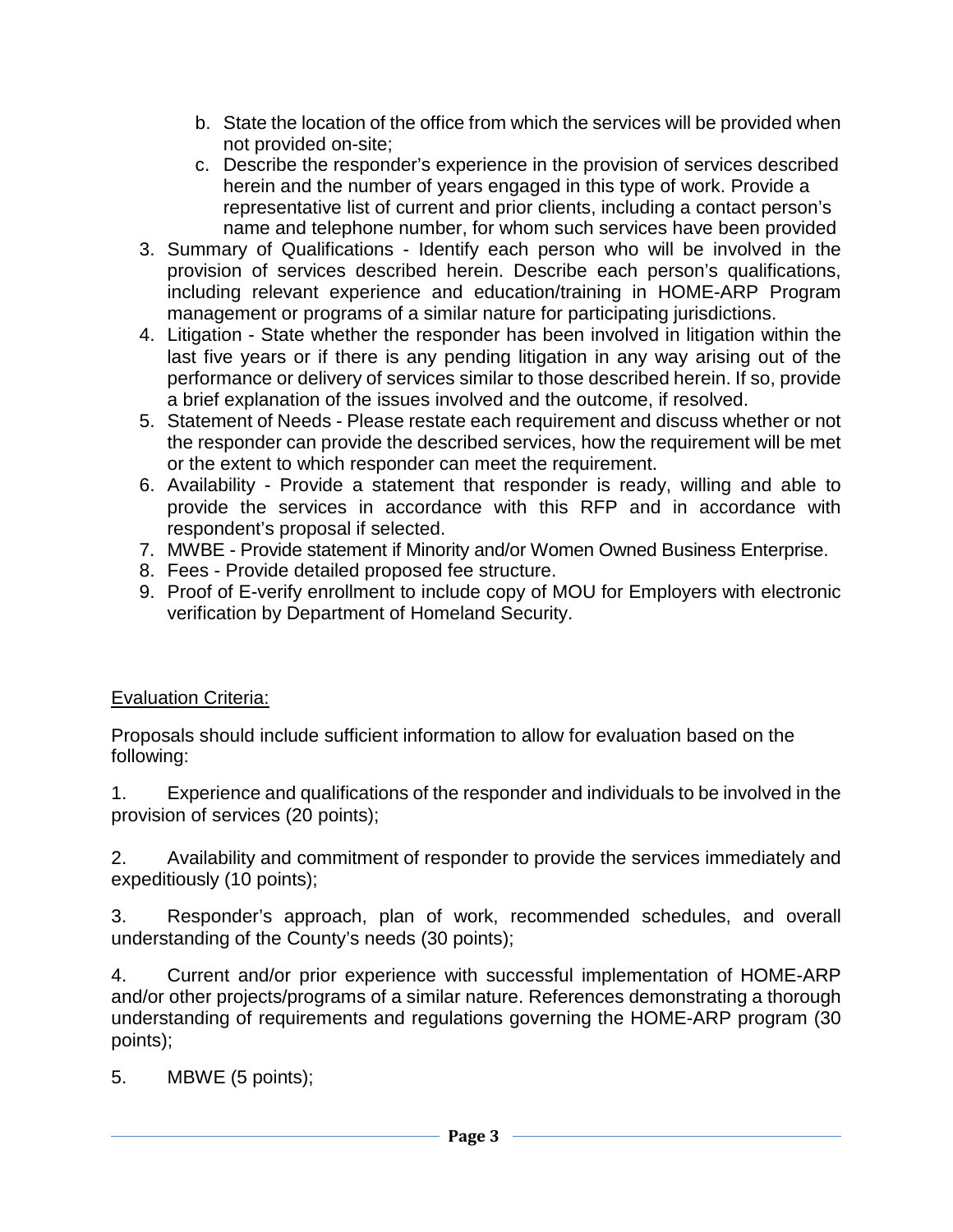## 6. Cost (5 points).

# Questions Regarding This RFP:

Any questions or comments concerning the RFP must be submitted in writing to Nayyer Mahdi, Director of Grants Management[, Nayyer.Mahdi@mobilecountyal.gov](mailto:%20Nayyer.Mahdi@mobilecountyal.gov) and copied to Gordon Bauer, Grants Administrator, [Gordon.Bauer@mobilecountyal.gov](mailto:Gordon.Bauer@mobilecountyal.gov) prior to the deadline for receipt of proposals or will be forever waived.

# Other Considerations:

1. Proposals submitted after the time and date specified in this RFP will not be considered.

2. The County reserves the right to select the proposal most responsive to the County's needs. Price will be considered, but need not be the sole determining factor. The County further reserves the right to award a contract from any of the proposals submitted, to reject any and all proposals, and to waive any informalities in the proposals received.

3. All materials submitted in response to this RFP become the property of the County and will be returned only at the option of the County. The County reserves the right to use any or all ideas presented in any response to the RFP, and selection or rejection of the proposal does not affect this right.

4. After the initial review of proposals, the County may invite representatives of firms responding to this RFP to discuss the proposal with key personnel who would be engaged in the provision of services. Such interviews will be conducted for fact finding and explanation purposes and will not include negotiation. The County will not be liable for expenses incurred in attending any such interview.

5. The County will conduct contract negotiations with the firm whose proposal is deemed most responsive to the County's needs. Until the County acts formally to approve a contract, and until such contract is signed by both parties, the County is legally obligated in no respect.

6. In the event the County does not find any proposals submitted in response to this RFP acceptable, it may reject all proposals and at its discretion re-open the proposal process and invite additional firms to submit proposals.

7. The successful responder must maintain all licenses, permits, and other authorizations necessary to provide the needed services as required by federal, state, or local laws.

8. A Certificate of Insurance evidencing the minimum requirements set out in Exhibit A must be provided to and accepted by the County prior to commencement of any work.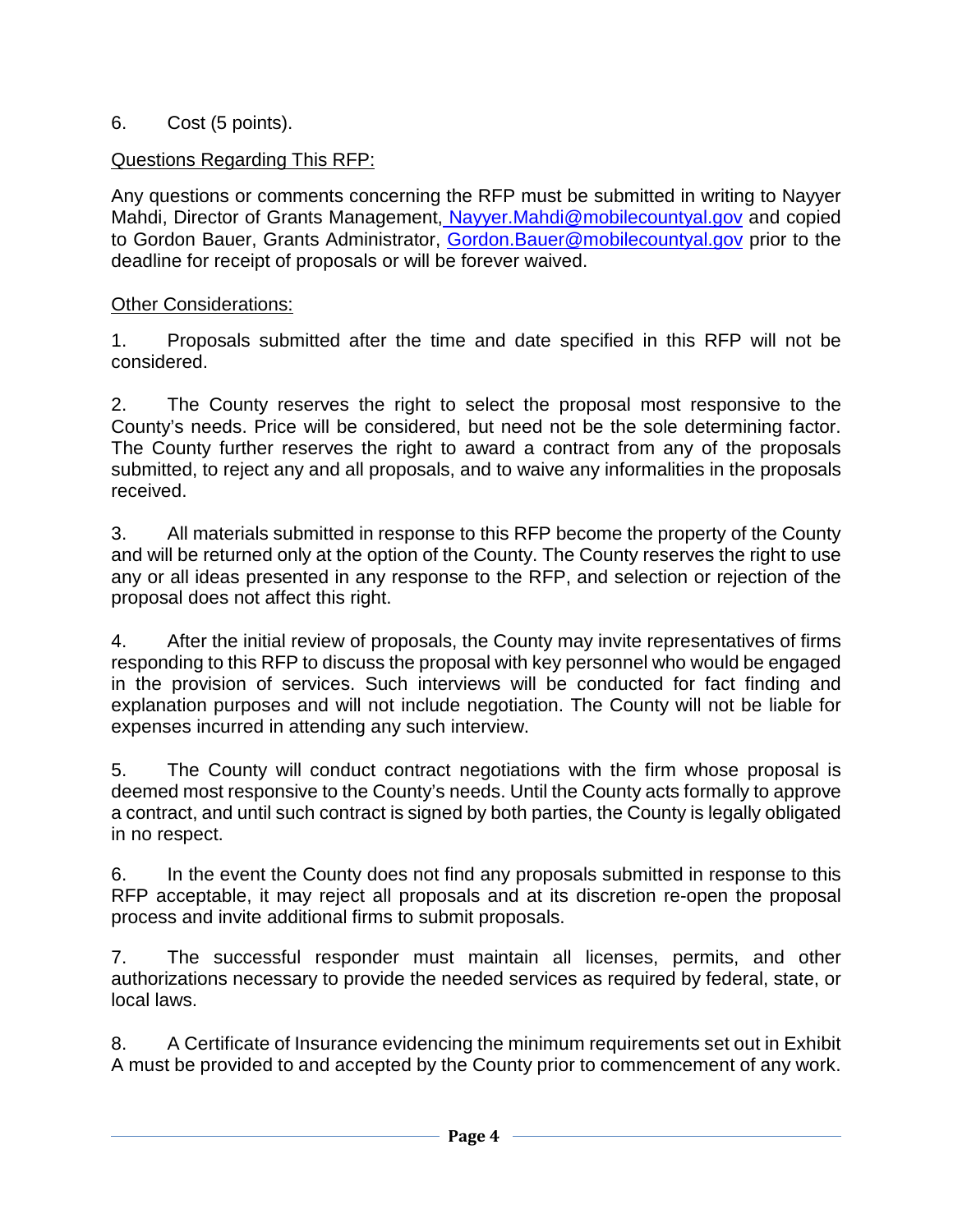9. The successful responder will be required to indemnify, defend and hold the County, its officers and employees harmless from and against all losses, claims, suits or judgments, including payment of attorneys' fees and costs, incurred or asserted against the County as a result of or arising from the firm's negligent acts or omissions. This provision of a contract resulting from this RFP will survive the expiration or termination of the contract.

# Term:

Any contract resulting from this RFP will be for a term ending on the HOME-ARP final expenditure deadline of September 30, 2030, subject to the availability of funds, program authority, satisfactory performance, and compliance with the terms and conditions of the HOME-ARP award.

**The Mobile County Commission does not discriminate on the basis of race, color, national or ethnic origin, age, religion, disability, sex, or any other characteristic protected under applicable federal or state law and is an equal opportunity employer.**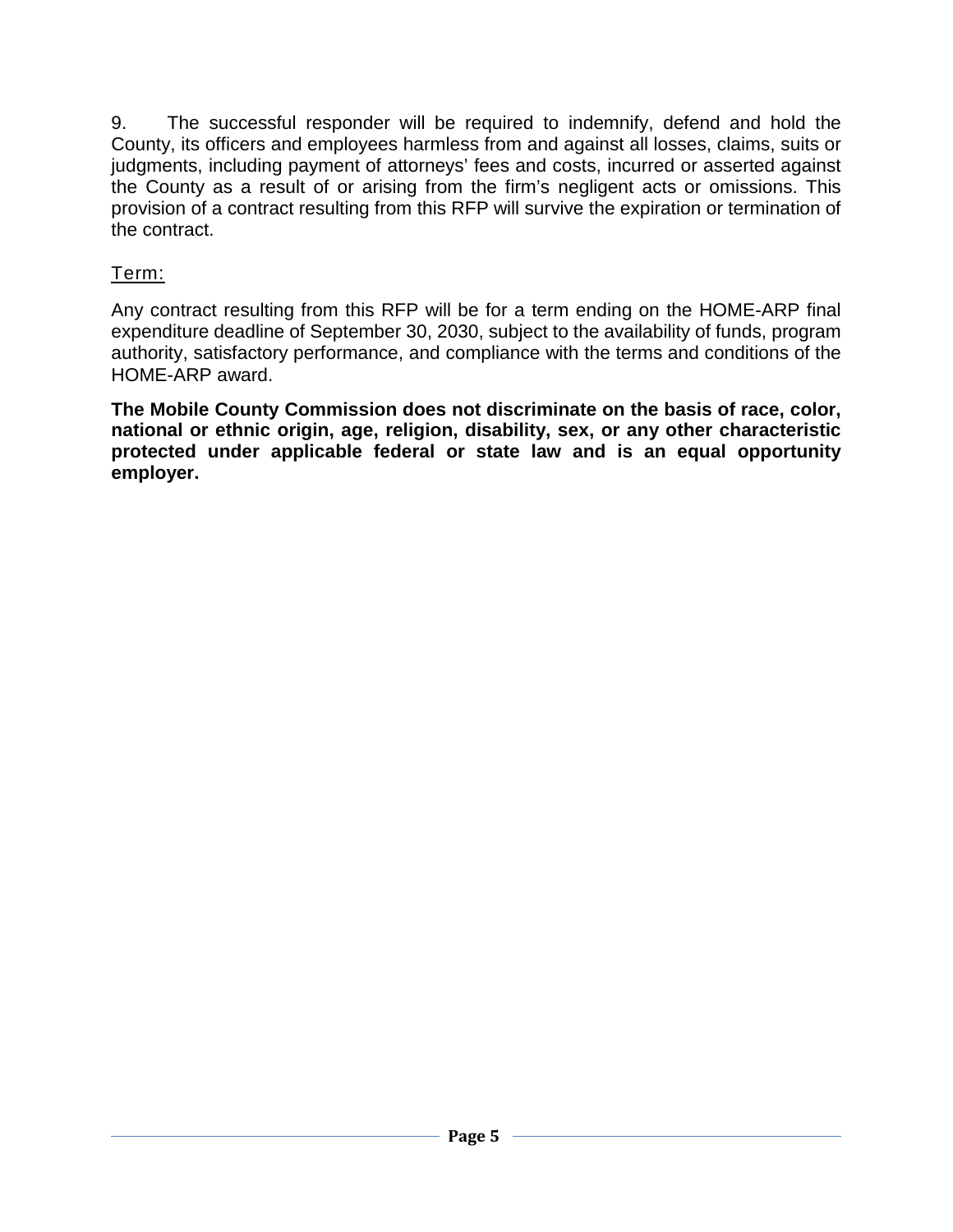### Exhibit A

If selected, the consulting firm (CONSULTANT) will need to provide proof of the following insurance requirements:

CONSULTANT, at its sole expense, shall obtain and maintain in full force the following insurance to protect the CONSULTANT and the COUNTY at limits and coverages specified herein. These limits and coverages specified are the minimum to be maintained and are not intended to represent the correct insurance needed to fully and adequately protect the CONSULTANT

The CONSULTANT shall require any and all subcontractors and sub-subcontractors to maintain the same insurance as specified.

All insurance will be provided by insurers licensed to conduct business in the State of Alabama and shall have a minimum A.M. Best rating of A- VII and must be acceptable to COUNTY. Selfinsured plans and/or group funds not having an A.M. Best rating must be submitted to COUNTY for prior approval.

### **NO WORK IS TO BE PERFORMED UNTIL PROOF OF COMPLIANCE WITH THE INSURANCE REQUIREMENTS HAVE BEEN RECEIVED BY COUNTY.**

#### **(a) Worker's Compensation and Employers Liability**

Part One: Statutory Benefits as required by the State of Alabama

Part Two: Employers Liability

\$1,000,000 Each Accident \$1,000,000 Each Employee \$1,000,000 Policy Limit

#### **(b) Commercial General Liability**

Coverage on an Occurrence form with a combined single limit (Bodily Injury and Property Damage combined) as follows:

| Each Occurrence                        | \$1,000,000 |
|----------------------------------------|-------------|
| Personal and Advertising Injury        | \$1,000,000 |
| Products/completed Operation Aggregate | \$2,000,000 |
| General Aggregate                      | \$2,000,000 |

The Consultant shall name COUNTY, its employees and agents as additional insured.

**(c) Professional Liability/ Error & Omissions Liability** – Coverage shall be provided at the following limits: